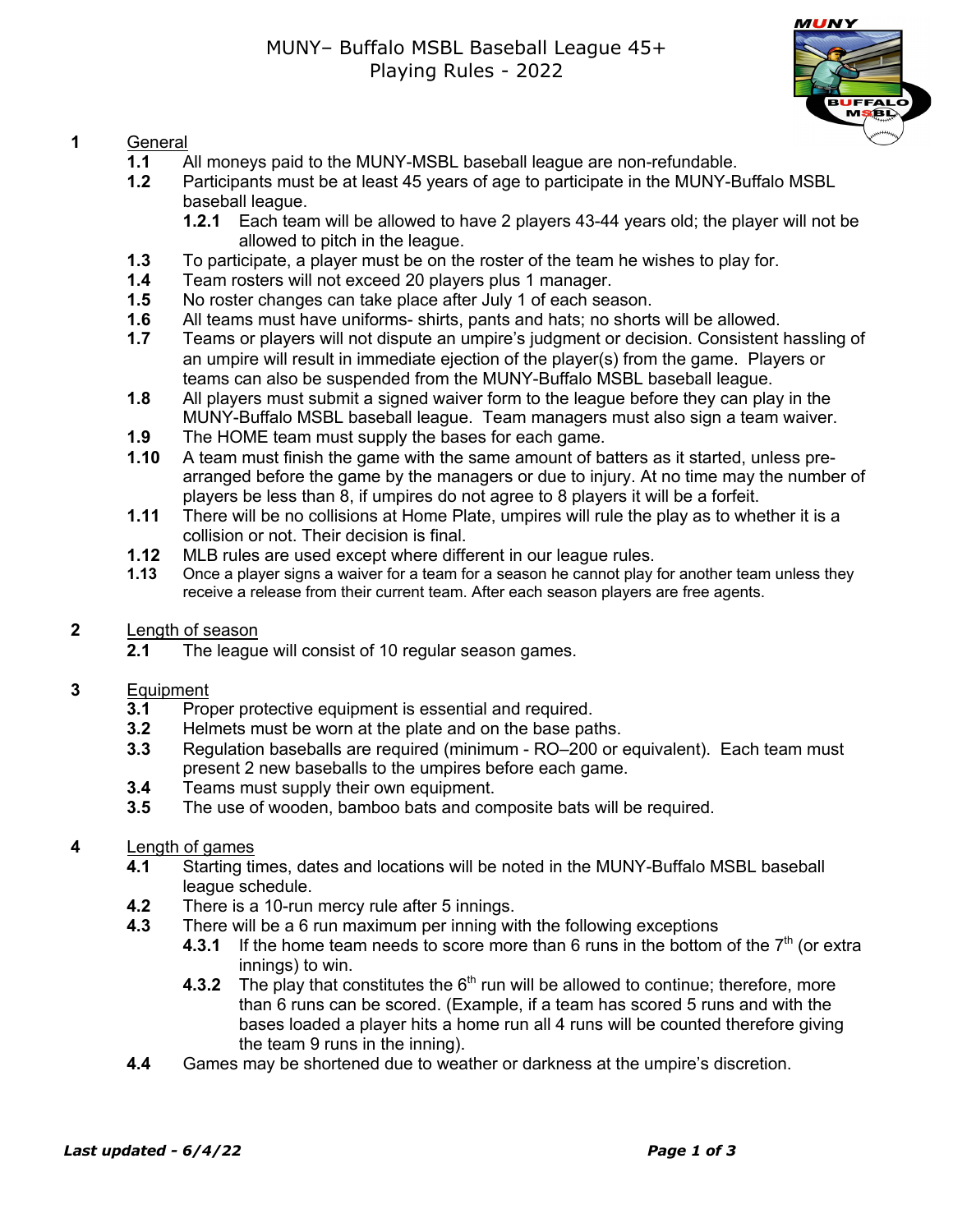- **4.5** Game curfews
	- **4.5.1** Any game shortened due to darkness or weather and is not a regulation game (losing team has not batting 5 times) will be deemed suspended and play will continue from that point at a future date.
	- **4.5.2** Any game shortened due to darkness or weather and has played at least 5 complete innings will be deemed a tie and both teams will be given .5 win and .5 loss.

## **5** Offensively

- **5.1** Each manager has the prerogative to bat as many players in his initial lineup as long as there are at least ten (10) batting positions (unless there are only 9 players at the game).
- **5.2** If the manager wishes to add players to the bottom of the lineup (i.e. hitting positions 11, 12, 13, 14, etc.), he may do so at any time. Any added player to the bottom of the lineup or pinch hitter must notify the opposing team manager of the batting order change.
- **5.3** If a player who is in the lineup leaves the game due to injury and there are no bench players, the lineup can be collapsed not incurring an out.
- **5.4** Each manager has the prerogative to bat an A/B batting position at any point in the lineup. The A batter will bat first time through the order the B batter will bat the second time through the order and so on.

## **6** Defensively

**6.1** All players may be substituted for, at any time, except the pitcher. Defensive players need not be in your batting order. In regard to substituting for the pitcher, if he is removed from the mound, he may not re-enter in the same inning, regardless of whether he stays in the game (i.e. as the right fielder).

# **7** Courtesy Runners

- **7.1** Each team will be allowed to have 3 courtesy runners per game. The courtesy runners must be indicated when the lineups are exchanged before the game. The player running for the courtesy runner will be the last batted out. If you at any point do not use the courtesy runner you lose it for that spot for the rest of the game.
- **7.2** If a player in the offensive lineup is injured during the course of the game and cannot run, but will remain in the batting order, the last batted out can be designated as an additional courtesy runner for that injured player. Any other pinch runner or pinch hitter substitutions can be made according league and regular baseball rules.

## **8** Pitcher

**8.1** Pitchers will be allowed to pitch maximum 5 innings per game.

# **9** Catcher Speed Up

- **9.1** A runner may be used on the base paths for the catcher when there are two outs.
- **9.2** The runner must be the last batted out.

## **10** Injuries

- **10.1** If a player gets injured, the team may play with fewer players than it started with, providing the number of players is at least 8.
- **10.2** A player that was removed from the lineup may re-enter the lineup to replace an injured player, but only if there are no players on the bench that have not played.